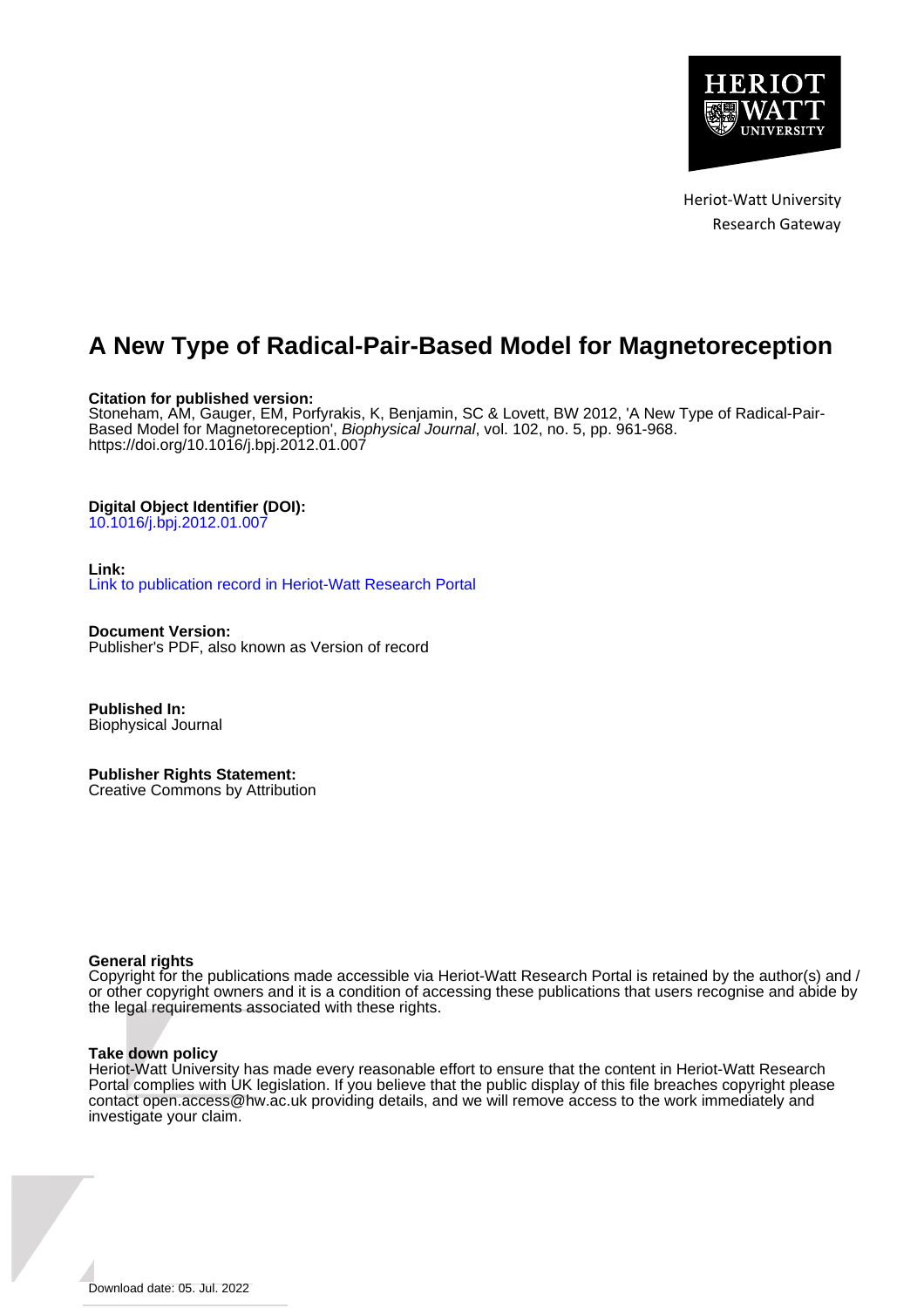# New and Notable

# A New Type of Radical-Pair-Based Model for Magnetoreception

A. Marshall Stoneham,<sup>†△</sup> Erik M. Gauger,<sup>‡§△</sup>\* Kyriakos Porfyrakis,<sup>‡</sup> Simon C. Benjamin,<sup>‡§</sup>

and Brendon W. Lovett<sup>#¶</sup>

† Department of Physics and Astronomy, University College London, London, United Kingdom; ‡ Department of Materials, University of Oxford, Oxford, United Kingdom; <sup>§</sup>Centre for Quantum Technologies, National University of Singapore, Singapore; and <sup>1</sup>School of Engineering and Physical Sciences, Heriot Watt University, Edinburgh, United Kingdom

ABSTRACT Certain migratory birds can sense the Earth's magnetic field. The nature of this process is not yet properly understood. Here we offer a simple explanation according to which birds literally see the local magnetic field through the impact of a physical rather than a chemical signature of the radical pair: a transient, long-lived electric dipole moment. Based on this premise, our picture can explain recent surprising experimental data indicating long lifetimes for the radical pair. Moreover, there is a clear evolutionary path toward this field-sensing mechanism: it is an enhancement of a weak effect that may be present in many species.

## INTRODUCTION

It is well established that certain migratory birds can detect the direction of the Earth's magnetic field, and use this as a compass for orientation [\(1–3](#page-7-0)). An obvious explanation for this remarkable ability would be the use of magnetized materials in the bird's body, which is likely to change orientation with the external field [\(4,5\)](#page-7-0). However, for species such as the European Robin the evidence points to a very different mechanism: the prevailing hypothesis is that field orientation is initially detected through its influence on photoexcited electronic spins. Photons are evidently important because the birds can only orientate in a magnetic field when light (which may be dim) is available ([6–8\)](#page-7-0), and with an undamaged visual system ([9\)](#page-7-0). A neuronal pathway that is likely responsible for the processing of light-dependent magnetic information was suggested by Heyers et al. [\(10](#page-7-0)). Meanwhile, a recent observation provides strong support for the role of electron spins: the birds are disorientated by a weak oscillatory field whose frequency is close to the resonant frequency for an electron in the Earth's magnetic field [\(8,11\)](#page-7-0). Although these detailed results come from migratory bird studies, there is evidence of a similar sensitivity in nonmigratory birds, such as chickens ([12\)](#page-7-0) and zebra finches ([13\)](#page-7-0), and in other animal phyla, as evidenced by experiments on the American cockroach [\(14](#page-7-0)). This suggests that this form of magnetoreception may occur in diverse organisms.

These findings have led to the popularity of the radical pair (RP) model [\(8,15–18\)](#page-7-0), which begins to explain how lightactivated magnetic sensing could happen. The central feature of the model is an optical excitation of certain biomolecules

Editor: R. Dean Astumian.

 2012 by the Biophysical Society 0006-3495/12/03/0961/8 \$2.00 doi: [10.1016/j.bpj.2012.01.007](http://dx.doi.org/10.1016/j.bpj.2012.01.007)

that leaves a fraction of these molecules in a spin triplet state, with a spatially separated pair of spins. In magnetically anisotropic systems, the number of spin triplets depends on the orientation of the magnetic field. If the molecules are themselves (at least partly) oriented ([19–21](#page-7-0)) and if the bird can somehow detect the relative population of spin triplets, then an optically activated avian compass is possible.

However, the transduction mechanism by which electron spin states translate to a macroscopic signal is not well understood. A typical explanation is that some signature chemical is synthesized only when the triplet state decays. This chemical may then interfere with the normal process of vision, or it might be detected by some independent sensor structure in the eye [\(3](#page-7-0)). Explanations of this kind are puzzling for two reasons:

First, they involve a complex chemistry that must have evolved within the eye, independent of (but consistent with) the process of normal vision. Yet, no sensory additional magnetoreception receptors have yet been identified.

Second, this model would seem to function best when the cycle time, i.e., the time for production of the signature chemical(s) or photons, is short—shorter cycles would lead to higher rate of production and thus better signal/noise ratios. However, in the real system it seems that the opposite is true: the RP lifetime, as measured by spin resonance experiments on live birds, is extraordinarily long ([11,22,23\)](#page-7-0).

At least one simpler alternative to the chemical transduction mechanism has been proposed ([24\)](#page-7-0), but this did not explain the then-unrecognized need for long triplet lifetimes. Here, we will describe a model of the compass in which it is straightforward to understand that need; indeed this property is so crucial that the molecules involved could have evolved through natural selection of slow electronic decay rates. We will further describe why no apparatus for detecting chemical products is required in our model. In

Submitted March 29, 2011, and accepted for publication January 3, 2012. This article is dedicated to deceased colleague A. Marshall Stoneham.

 $^{\triangle}$  A. Marshall Stoneham and Erik M. Gauger contributed equally to this work.

<sup>\*</sup>Correspondence: [erik.gauger@materials.ox.ac.uk](mailto:erik.gauger@materials.ox.ac.uk)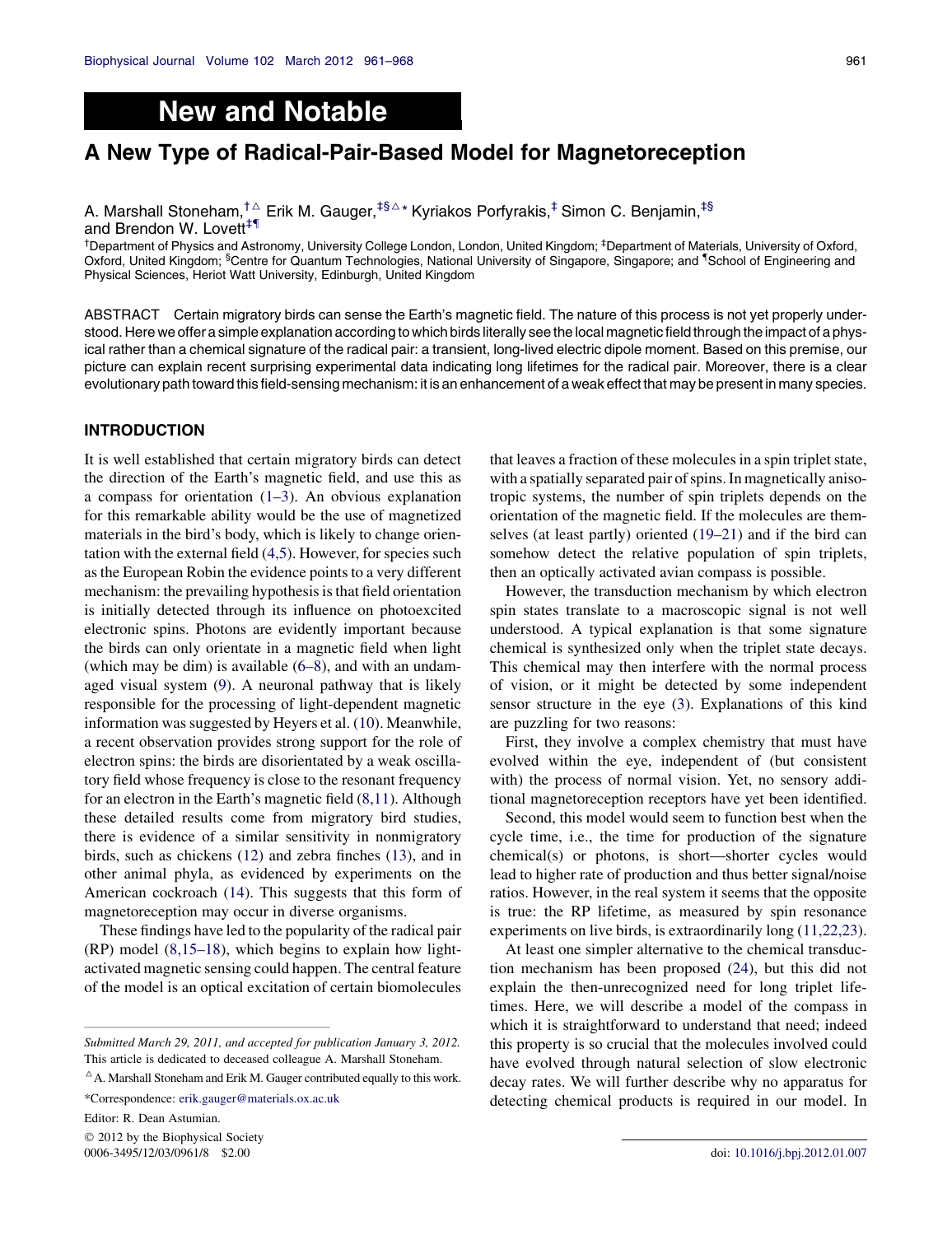essence, the Earth's magnetic field translates to a local electrostatic (or strain) field that directly modulates vision. This may be seen as an evolutionary enhancement of an inherent sensitivity, analogous to the well-studied "Haidinger's brush'' ([25](#page-7-0)) phenomenon, in which the polarization of light (as opposed to the direction of a magnetic field) is detected through a molecular electric dipole transduction mechanism. To the best of our knowledge, direct evidence for local electrical fields affecting the visual process has not (yet) been reported, however, in vitro laboratory studies on pertinent biomolecules show that such effects are possible in principle under realistic circumstances as we presently discuss. In addition, dedicated sensory systems for detecting electric fields do exist in certain species, e.g., sharks and rays are known to be able to detect extremely weak external electric fields as low as  $1 \mu V/m$  [\(26](#page-7-0)).

We believe that our version of the RP model is a simpler and more complete hypothesis than previously proposed models. Importantly, our model is equally consistent with all experimental findings while also providing a sound evolutionary pathway to the observed long RP lifetime.

### MODEL

We start with a general description of our compass model before turning to a specific set of example parameters to demonstrate the feasibility of our proposed mechanism. Our model features several of the successful tenets of the conventional RP model. First, charge-separated radical pairs are created when light is absorbed by the compass molecule. Second, the radical pair formed within or from the compass molecule is magnetically anisotropic and (at least partially) aligned, and thus the relative population of RPs ending up in triplet and singlet configurations depends on the orientation of the molecule to Earth's magnetic field. Third, the singlet RP can decay directly back to the ground state, but for the triplet this route is blocked. However, our model differs in the important aspect of the compass signal transduction. In contrast to previous proposals for RP-based magnetoreception, here the signal is not of a chemical nature, but is instead a physical effect that is associated with the decay of the spin triplet state to a long-lived charge-separated state, which serves as the bird's signaling state. More specifically, the normal vision system [\(27](#page-7-0)) is modulated by the electric field of the electric dipole that accompanies this charge-separated triplet signaling state. This requires the compass molecules to be located directly on the retina. However, the retina also seems the most likely location in the standard RP model due to the fact that it is already integrated with a system to initiate signals to the brain in normal vision.

We base our model on a compass molecule with the following properties: First, it possesses an (optically) excited singlet state that can evolve into a triplet state, dependent on an external magnetic field. This phenomenon is well established in artificial systems, such as for example,

self-trapped excitons in alkali halides  $(28)$  $(28)$  and  $\text{NV}^-$  centers in diamond [\(29](#page-7-0)). Second, we require a lower-lying metastable charge-separated triplet state with a sufficient lifetime to influence the visual process in the retina. Sufficiently long triplet lifetimes of a few milliseconds are not uncommon in photoactive molecules ([22\)](#page-7-0). Third, we require a spin level structure that allows this long-lived triplet state to be dephased by a resonant radio frequency (RF) field. We shall discuss one possible mechanism for this later. Fourth, as in the standard RP model, the molecules should form an ordered structure on the surface of the retina, although some amount of disorder can be tolerated ([19–21\)](#page-7-0). In Fig. 1, we display a circular arrangement, but we note the actual pattern in the bird's eye could be different and our mechanism does not rely on any particular pattern. However, note that in humans a circular arrangement similar to the one shown in Fig. 1 has been proposed for lutein molecules as a possible explanation of the fact that some people can directly see light polarization ([25,30](#page-7-0)). In this case, it has been speculated that the alignment could originate from the known radial orientation of nerve fibers. As will become clear shortly, an elongated shape of the radical pair, e.g., brought about by a rodlike compass molecule, will be desirable to obtain a large radical-pair electric dipole.

The magnetic orientation sensing mechanism then proceeds as follows: optical excitation gives rise to the



FIGURE 1 (*a*) (*Left*) Schematic diagram showing how the molecules might be aligned in the retina; a combination of light and a magnetic field could induce dipole moments for certain molecular orientations. (Right) These dipoles would create an electric field that would allow the bird literally to see the magnetic field direction.  $(b)$  Cycle of the compass molecule: after photoexcitation from  $|S_0\rangle$  to  $|S_1\rangle$ , the branching ratio of direct relaxation into the ground state or via a long-lived triplet state  $|T_0\rangle$  depends on the orientation of the molecule with the geomagnetic field. The purple color of  $|T_0\rangle$  denotes a charge-separated state with an electric dipole moment, thus affecting the isomerization of retinal, which is a crucial step of the visual process.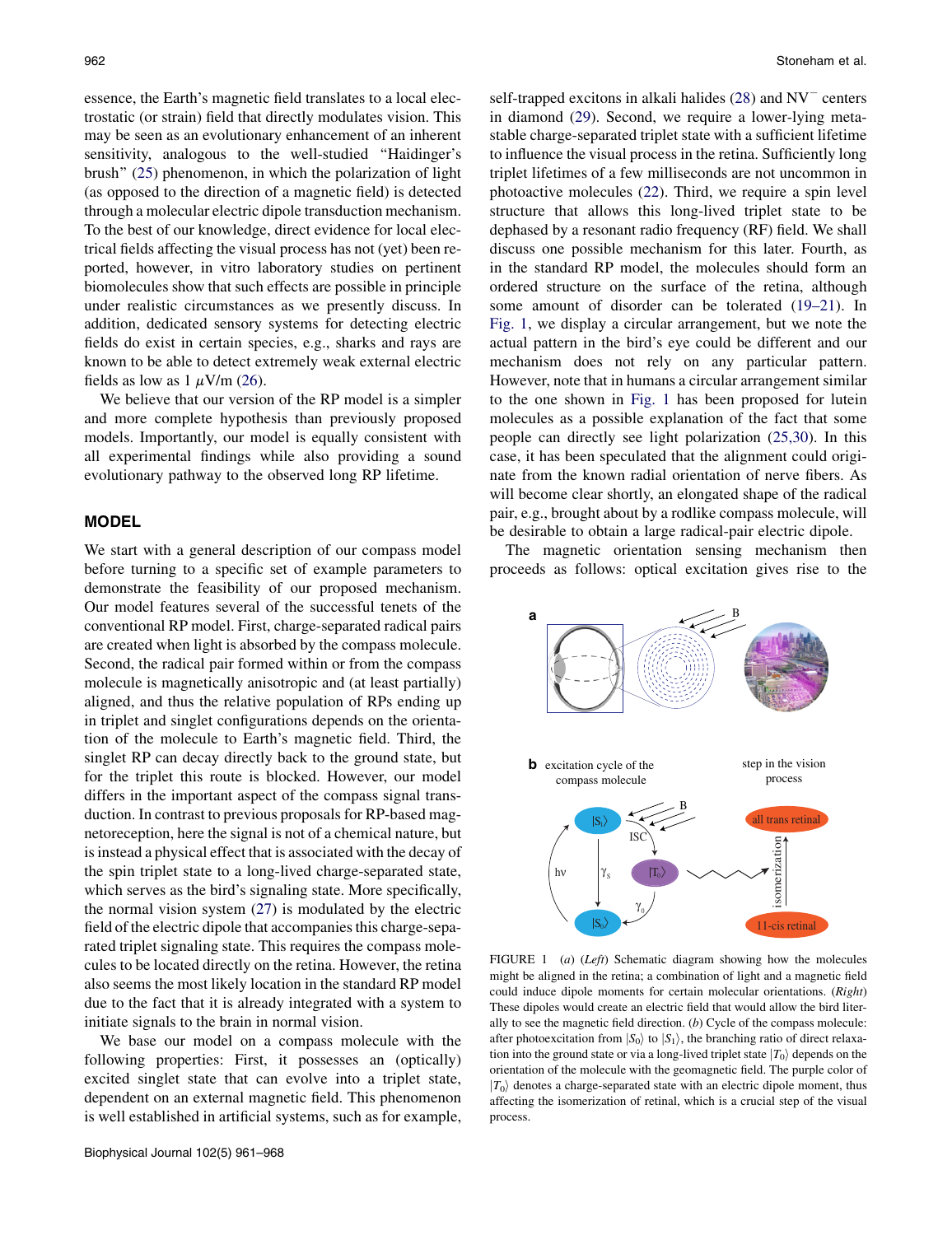<span id="page-3-0"></span>formation of the charge-separated triplets—the signaling states—for certain orientations of the magnetic field with respect to the molecular axes. The result is an electric field distribution on the retina that reflects the orientation of the magnetic field. More experimental data are available from studies of bacteriorhodopsins than animal rhodopsins, but the structure of the two are similar despite probably having evolved independently. In particular, both classes have an identical light absorbing chromophore, the 11-cisretinal, whose photoisomerization is the primary event in their photochemical cycles. Relatively weak electric fields between  $10^5$  and  $10^7$  V/m affect the photoenergetic reaction and absorption spectrum of bacteriorhodopsin ([31–33\)](#page-7-0), as well as the *cis-to-trans* isomerization of many other complex molecules ([34,35](#page-7-0)). In Schenkl et al. ([36\)](#page-7-0), a link between electric field generation and isomerization of retinal in bacteriorhodopsin was established. It therefore seems plausible, even likely, that there will be an electric effect on retinal isomerization in avian rhodopsin.

An electron-hole dipole with average charge separation of only one nanometer produces an electric dipole field with magnitude  $10^6$  V/m up to a distance of 10 nm, whereas a field of  $\sim 10^5$  V/m even extends to 25 nm. Each compass dipole thus possesses a sizeable sphere of influence in which it could directly affect the photoisomerization of retinal ([37\)](#page-7-0), meaning the bird would literally be able to see the magnetic field as a superimposed feature in its normal visual image.

Let us now consider an example system that would exhibit the features required by our model. We will describe the simplest possible molecular energy level structure required for our proposed mechanism, though it is of course likely that any real system will have extra features. The scheme we have in mind possesses four relevant energy levels as sketched in Fig. 2.

We imagine that our biomolecule, like most others, has a singlet ground state  $|S_0\rangle$ . Light can excite population to higher lying singlet states, as these transitions are strongly allowed by dipole selection rules. The molecule may then experience a cascade of nonradiative decays followed by a charge transfer during which the electron and hole become spatially separated, forming the radical-pair singlet state  $|S_1\rangle$ . The singlet  $|S_1\rangle$  would normally simply decay back to the ground state (after a time that may be as short as a nanosecond), but it is also possible that population branches off into a (degenerate or close to degenerate) radical-pair triplet state  $|T_1\rangle$ . As we discuss below, the rate of the singlet-triplet interconversion—or intersystem crossing (ISC) rate—can be dependent on the geomagnetic field, and lies at the heart of the magnetoreception mechanism.

Finally,  $|T_0\rangle$  is a lower-lying, long-lived triplet state that is reached through a fast optical or nonradiative decay of  $|T_1\rangle$ . The charge-separation of electron and hole in the radical pair configuration means that population in the level  $|T_0\rangle$ has an associated electric dipole moment, and this triggers



FIGURE 2 Schematic diagram showing the key features of the compass mechanism: the system relaxes back into the singlet ground state  $|S_0\rangle$  after most photoexcitation events. However, there is a small intersystem crossing rate, which depends on the orientation of an asymmetric g-tensor with the geomagnetic field. Population in  $|T_1\rangle$  relaxes into a long-lived triplet state  $|T_0\rangle$ . (Red) Transitions between different charge states; (blue) change of the spin state. The decay from  $|T_0\rangle$  to  $|S_0\rangle$  involves both a charge and a spin transition.

the visual stimulus for the compass. (We note that our model requires a charge separation only for the level  $|T_0\rangle$ . It seems likely that the formation of the (charge-separated) radical pair occurs in the relaxation to  $|S_1\rangle$  and persists until the ground state  $|S_0\rangle$  is reached. However, in principle, our model would also allow for the levels  $|S_1\rangle$  and  $|T_1\rangle$  to have a localized excitonic character, with the spatial separation of charges into the radical pair only happening in the relaxation from  $|T_1\rangle$  to  $|T_0\rangle$ .)

The dependence of the intersystem crossing rate on the geomagnetic field must be associated with an anisotropic term in the Hamiltonian. The origin of this term is not important; a hyperfine coupling between the electron in the optically excited exciton and a nuclear spin has been widely proposed in the literature [\(15,17\)](#page-7-0).To keep our discussion as simple as possible, we will assume that  $|S_1\rangle$  and  $|T_1\rangle$ are subject to an isotropic electron g-factor  $g_e = 2$  and a uniaxially anisotropic hole tensor,

$$
\mathbf{g}_h = \begin{pmatrix} 2 + \delta g & 0 & 0 \\ 0 & 2 + \delta g & 0 \\ 0 & 0 & 2 + \Delta g \end{pmatrix}, \quad (1)
$$

and as specific examples, we assume  $\delta g = 0$  and  $\Delta g = 0.2$ . Here we have used the language of excitons, which are conventionally pictured as consisting of a single excited electron and a missing ground-state electron (or hole); in a radical-pair picture we would equivalently say that the two g-factors apply to the two unpaired radical spins. We have checked that the qualitative predictions of our model also work for the case of an anisotropic hyperfine coupling similar to the one described in Gauger et al. ([23\)](#page-7-0).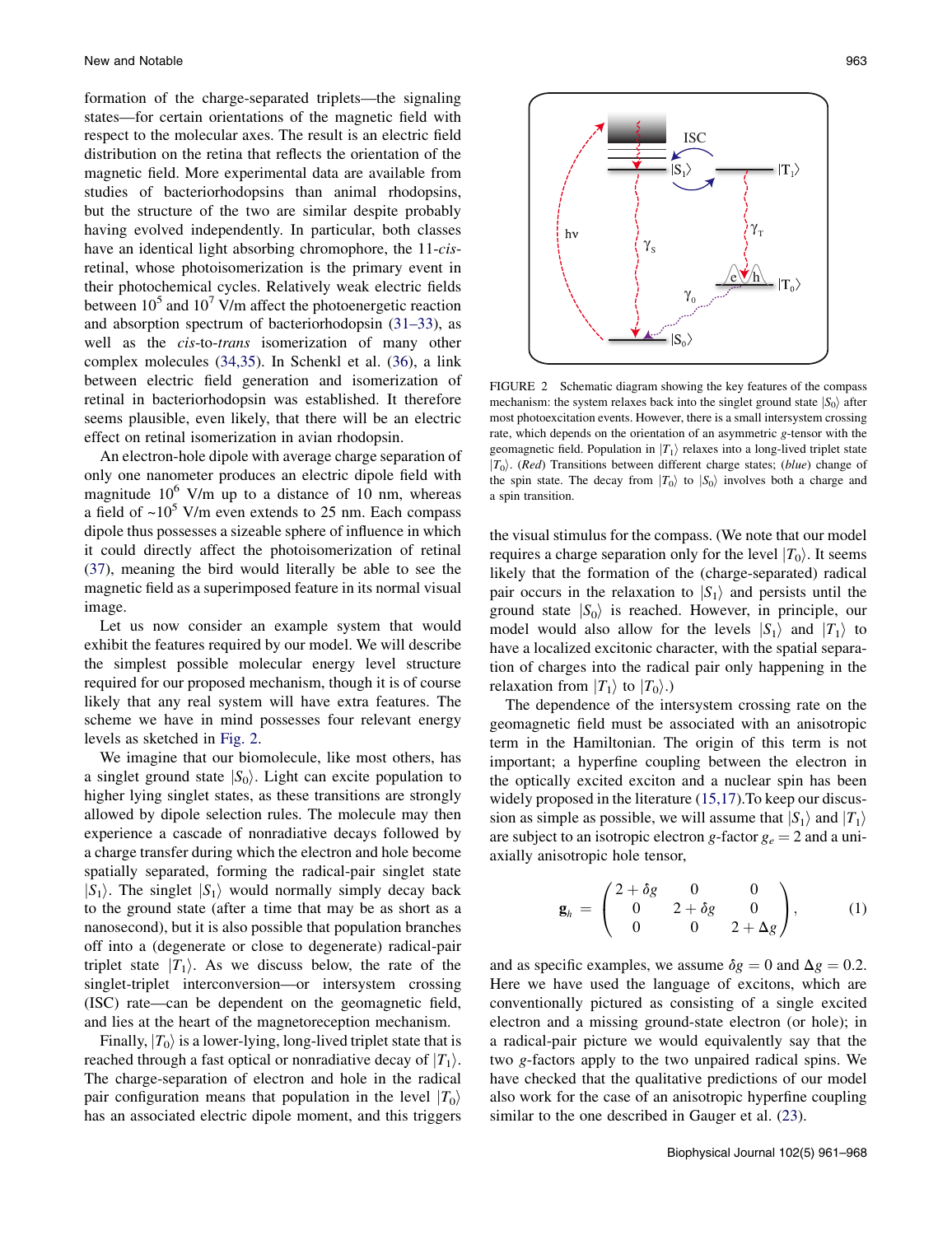<span id="page-4-0"></span>Electric dipole selection rules mean that, after the photoexcitation, the system is found in the pure singlet state  $|S_1\rangle$ , which is degenerate with the triplet level  $|T_1\rangle$ . We write for the Hamiltonian at this stage of the process,

$$
H_{ISC} = \frac{1}{2}\mu_B(g_e \mathbf{B} \cdot \mathbf{S}_1 + \mathbf{B} \cdot \mathbf{g}_h \cdot \mathbf{S}_2),
$$
 (2)

where  $\mu_B$  is the Bohr magneton, **B** is the magnetic field vector, and  $S_i = (\sigma_x, \sigma_y, \sigma_z)$  is the spin operator for electron  $(i = 1)$  and hole  $(i = 2)$ . The factor 1/2 accounts for the fact that all our Pauli matrices have eigenvalues  $\pm 1$ . The magnetic field strength in Frankfurt (the site where the relevant experiments were performed ([8,11](#page-7-0))) is  $B_0 = 47 \mu$ T. The field's orientation with respect to the g-tensor is determined by the angles  $\theta$  and  $\phi$ ,  $\mathbf{B} = B_0(\cos \phi \sin \theta,$  $\sin \phi \sin \theta$ , cos  $\theta$ ).

Based on Hamiltonian [\(2](#page-7-0)), we obtain the following matrix elements for the three triplet sublevels  $|t_{+}\rangle = |\uparrow \uparrow \rangle$ ,  $|t_{0}\rangle =$  $(|\uparrow \downarrow \rangle + |\downarrow \uparrow \rangle)/\sqrt{2}$ , and  $|t_{-}\rangle = |\downarrow \downarrow \rangle$  of  $|T_{1}\rangle$ :

$$
\langle S_1|H_{ISC}|t_0\rangle = \mu_B B_0 \Delta g \cos \theta, \qquad (3)
$$

$$
\langle S_1|H_{ISC}|t_{\pm}\rangle = \pm \mu_B B_0 \delta g \sin \theta e^{\mp i\phi}/\sqrt{2}.
$$
 (4)

To obtain a signal that depends on the relative orientation of g-tensor and field, as is required for a compass, we must thus have  $\delta g \neq \Delta g$ , a condition that is fulfilled by our particular choice of parameters. Owing to the axial symmetry of Hamiltonian [\(2](#page-7-0)),  $\phi$  is unimportant and we need only consider  $\theta \in [0,\pi/2]$ .

We now use a phenomenological Lindblad master equation ([38\)](#page-7-0) to model the evolution of the density matrix that describes the quantum dynamics of our (open) molecular system. The optical excitation between  $|S_0\rangle$  and  $|S_1\rangle$  is modeled as an incoherent process with a Lindblad operator  $P_X = |S_1\rangle\langle S_0|$  with associated rate  $\gamma_X$ . Similarly, the decay events are described by Lindblad operators  $P_S = |S_0\rangle\langle S_1|$ ,  $P_T = |T_0\rangle\langle T_1|$ , and  $P_0 = |S_0\rangle\langle T_0|$  with respective rates  $\gamma_S$ ,  $\gamma_T$ , and  $\gamma_0$ , as depicted in [Fig. 2.](#page-3-0) Using only the matrix element Eq. 3 as the effective Hamiltonian  $H$  and all of the above Lindblad operators, we obtain as the master equation governing the time evolution of the system's density matrix  $\rho(t)$  [\(38,39\)](#page-7-0):

$$
\dot{\rho} = -\frac{i}{\hbar} [H,\rho] + \sum_i \gamma_i \bigg( P_i \rho P_i^\dagger - \frac{1}{2} \big( P_i^\dagger P_i \rho + \rho P_i^\dagger P_i \big) \bigg). \tag{5}
$$

We are interested in the steady-state population  $T$  of the charge-separated triplet level  $|T_0\rangle$ , which is found by setting the left-hand side of Eq. 5 to zero, yielding

$$
\mathcal{T} = \frac{4\gamma_X g(\theta)}{4\gamma_X g(\theta) + \gamma_0 \Gamma \left( (\gamma_S + \gamma_X) \hbar^2 + \frac{4}{\gamma_T} \left( 1 + \frac{2\gamma_X}{\Gamma} \right) g(\theta) \right)},\tag{6}
$$

where  $\Gamma = (\gamma_s + \gamma_T)$  and  $g(\theta) = |\langle S_1|H_{ISC}|t_0\rangle|^2$ . In the regime of interest, the lifetime of  $|T_0\rangle$  is much longer than that of the excited states  $|S_1\rangle$  and  $|T_1\rangle$ , i.e.,  $\gamma_0 \ll \gamma_S \approx \gamma_T$ . It is also reasonable to assume that  $\gamma_X << \gamma_S$  and  $\gamma_S >>$  $\mu_B B_0 \Delta g/\hbar$ , and to a good approximation we therefore find  $T \propto g(\theta)/\gamma_0$ . Importantly, the steady population T is thus largely independent of specific values for any of the decay rates except  $\gamma_0$ , as long as the hierarchy assumed above is fulfilled.

### RESULTS

Fig. 3 shows a full numerical solution of the triplet population T as a function of the angle  $\theta$  and the triplet lifetime  $1/\gamma_0$ . Here, we have assumed the lifetimes of the  $|S_1\rangle$  and  $|T_1\rangle$  states are 1 ns, and used an excitation rate  $\gamma_X = 10^6$  s<sup>-1</sup>. As shown in Fig. 3, a longer excited lifetime would not only increase the average electric field (i.e., the product of the molecule's dipole moment and the number of dipoles present at any time) but, importantly, it would also give each individual dipole more time to have an effect on other processes in the vision system such as the isomerization of any nearby retinal. We would therefore expect that birds whose signaling states persist longer—by means of a longer spin coherence time—would be able to see the magnetic field with more contrast; i.e., an evolutionary advantage that could have occurred in small increments through natural selection. Note that for our model to work, we must assume that both spins in the  $|T_0\rangle$  state are devoid of hyperfine-, exchange-, and dipole-coupling-induced spin flip-flops on a submillisecond timescale, as these could enable a faster relaxation back to the  $|S_0\rangle$  state by corrupting the triplet spin state (see also the discussion in the next two paragraphs).



FIGURE 3 Steady-state population of  $|T_0\rangle$ , T, is shown as a function of this state's lifetime  $1/\gamma_0$  and the angle  $\theta$  between the axial g-tensor and the Earth's magnetic field for  $\Delta g = 0.2$ . For other parameters, see main text; note that  $1/\gamma_0$  is assumed to be long in contrast to the lifetimes of  $|S_1\rangle$ and  $|T_1\rangle$ , which may be as short as 1 ns. (*Upper right*) Two-dimensional plot follows the  $\cos^2 \theta$  dependence of the squared relevant matrix element (see Eq. 3).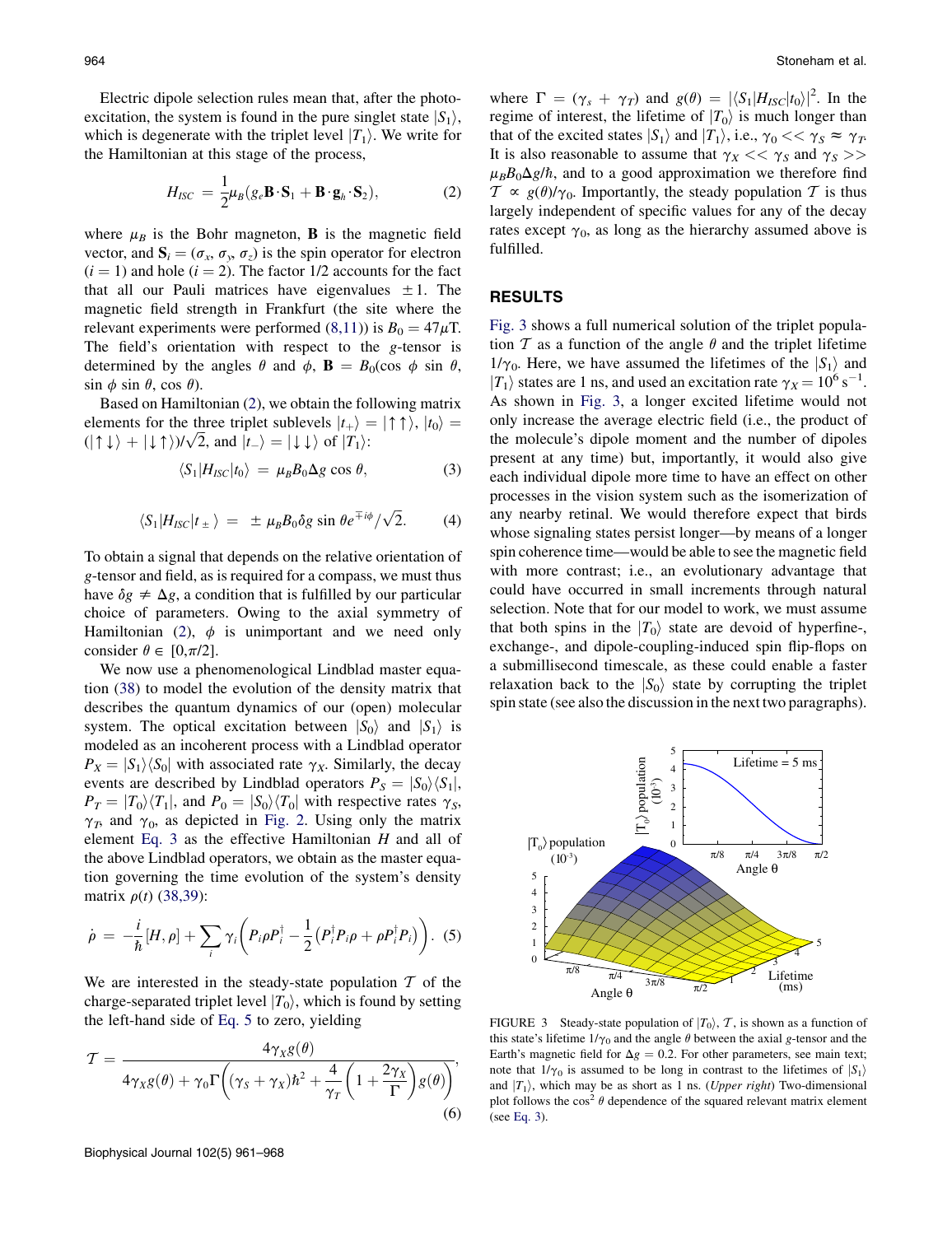Recent experiments show that a very small oscillating magnetic field can disrupt the bird's ability to orient  $(8,11)$  $(8,11)$  $(8,11)$ . In Ritz et al.  $(11)$  $(11)$ , the authors report that a perturbing magnetic field of frequency of 1.316 MHz (i.e., the resonance frequency of an electron spin for a g-factor of 2) with a field strength of only 15 nT suffices to completely disorient the birds. The MHz frequency immediately implies a bound on the time of the process (because the field would appear static for a sufficiently rapid decay back to the molecule's ground state in less than a microsecond). Moreover, considering the oscillating magnetic-field strength implies a much longer process time of at least several hundred microseconds to give the weak radiofrequency field sufficient time to affect the spin state ([23\)](#page-7-0). Importantly, as discussed above, our proposed transduction mechanism provides a motivation for such a long process time, including the need for faithfully preserving the triplet spin state to block premature relaxation from the signaling state  $|T_0\rangle$  to the ground state  $|S_0\rangle$ .

There are numerous explanations by which a weak RF field could plausibly disrupt the compass mechanism by shortening the lifetime of such a long-lived triplet state. Essentially, whenever the RF field only rotates one of the two spins of the triplet because the two spin transitions are not degenerate due to different g-factors or environmental couplings, a fast decay route to the ground state becomes available by converting the triplet into a singlet radical pair. In the following, we discuss one simple possibility. We focus on the lower-lying triplet to ground-state transition. For understanding the directional sensitivity we needed no more than those two levels, but to understand the resonant effects of a magnetic field we must now explicitly include the distinct spin states (see Fig. 4). We distinguish the specific triplet states  $|t_+\rangle$ ,  $|t_-\rangle$ , and  $|t_0\rangle$ , and we label the corresponding singlet level as  $|S'\rangle$ . This latter level will have a fast, spin-allowed decay to the molecule's ground state  $|S_0\rangle$ . State  $|S'\rangle$  thus separates the spin and the charge transition of this process. Importantly, the auxiliary level could be eliminated from the dynamics so long as the decay  $\gamma_{S'}$  is large enough, reducing the model once more to the simpler picture displayed in [Fig. 2.](#page-3-0)

In our illustrative example, we assume an electron g-factor of  $g_e = 2$  and  $g_h = 2.2$  for the hole (both isotropic). Working in the basis where the  $z$  axis is defined by the applied static magnetic field direction, the triplet now has the three sublevels shown in Fig. 4, and the Hamiltonian in an RF field reads:

$$
H_{\rm RF} = \frac{1}{2} \mu_B [B_0 (g_e \sigma_{z1} + g_h \sigma_{z2})
$$
  
+  $B_{\rm RF} \cos \omega t (g_e \sigma_{x1} + g_h \sigma_{x2})].$  (7)

Here, the oscillatory field of strength  $B_{RF} = 150$  nT and frequency  $\omega$  is applied orthogonal to the static field  $B_0$ , because only its perpendicular component affects the



FIGURE 4 Possible explanation of the relaxation from  $|T_0\rangle$  to the ground state  $|S_0\rangle$ : the charge relaxation follows a spin transition to the auxiliary singlet level  $|S'\rangle$ . Population in  $|t_0\rangle$  is connected to  $|S'\rangle$  via an ISC and thus decays quickly, whereas population in  $|t_{\pm}\rangle$  is trapped for the duration of the spin coherence time. However, a resonant RF field mixes the spin states, leading to faster relaxation of the entire triplet population.

compass ([11\)](#page-7-0). We emphasize that the magnitude of  $B_{RF}$  is 10-times larger than the smallest value that has been reported to disrupt the avian compass. If our model is valid then for this stronger RF field we must certainly find that our predicted orientational effect is washed away. Note that the three sublevels  $|t_+\rangle$ ,  $|t_0\rangle$ , and  $|t_-\rangle$  of Fig. 4 take a different form to the sublevels of  $|T_1\rangle$  that we have considered before, whose axis was defined by the anisotropic g-tensor of the hole. (After a spin-preserving relaxation from  $|T_1\rangle$  to  $|T_0\rangle$ , we then obtain the state  $|T_0\rangle = \cos \theta |t_0\rangle + \sin \theta (|t_+\rangle - |t_-\rangle)\sqrt{2}$ , written in terms of<br>the triplet sublevels the triplet sublevels.)

[Fig. 5](#page-6-0) shows the surviving  $|T_0\rangle$  population as a function of time. This was obtained by using Hamiltonian ([7\)](#page-7-0) in a general Lindblad master equation (see [Eq. 5\)](#page-4-0) with appropriate Lindblad operators. In this case, the operators are  $P_{S'} = |S_0\rangle\langle S'|$  for the decay, and  $P_{x,i} = (\sigma_x)_i$  for describing spin flip decoherence of electron and hole spin, respectively. The decay rate is  $\gamma_{S'} = 10^5 \text{ s}^{-1}$  and we assume slower but equal spin decoherence rates of  $0.2 \times 10^3 \text{ s}^{-1}$ . As the initial state, we assign half of the population to  $|t_0\rangle$  and the other half is equally distributed between the sublevels  $|t_+\rangle$  and  $|t_{-}\rangle$ , consistent with the state resulting from a  $|T_1\rangle$  decay.

The pronounced kink at short times in the data of [Fig. 5](#page-6-0) shows how the  $|T_0\rangle$  relaxation proceeds in two stages: population in  $|t_0\rangle$  undergoes a direct ISC to  $|S'\rangle$ , subsequently decaying to the ground state in much less than a millisecond. The other half of the triplet population in the  $|t_+\rangle$  sublevels survives much longer, until all spin states are eventually mixed by the  $P_{x,i} = (\sigma_x)_i$  spin decoherence processes. Only when the oscillatory field is resonant with either the electron or hole spin (at 1.316 or 1.447 MHz due to the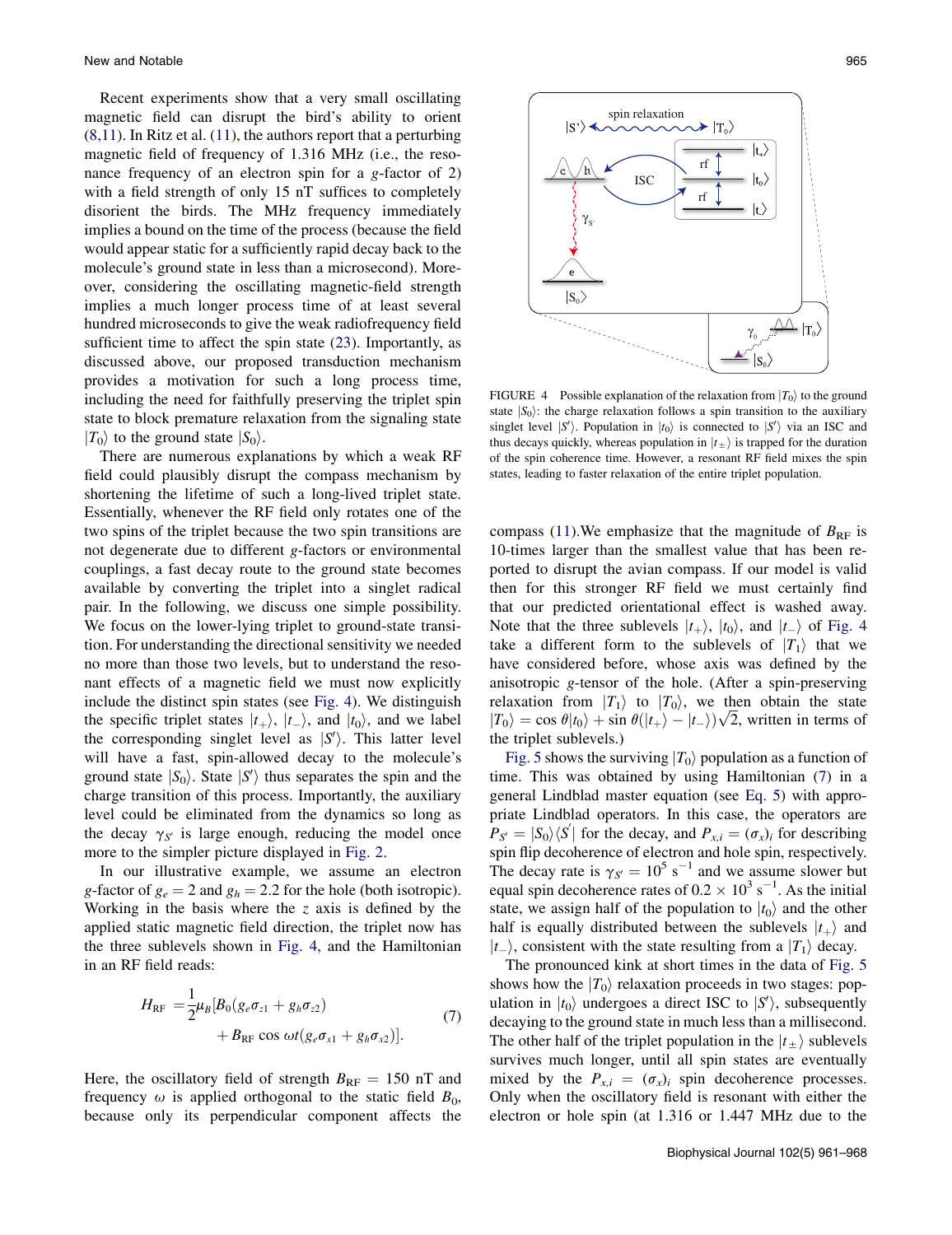<span id="page-6-0"></span>

FIGURE 5 Surviving  $|T_0\rangle$  population as a function of time and RF frequency  $\omega$ . After an initial fast decay of the  $|t_0\rangle$  population (see text), a slowly decaying plateau of triplet population is reached. However, on resonance with the either the electron or the hole spin, the oscillatory field drastically shortens the triplet lifetime. See text for parameters.

different g-factors) are all triplet levels mixed on a submillisecond timescale, leading to a fast decay of the entire triplet population. The corresponding two valleys in the data elucidate how the resonant RF field thus severely reduces the excited triplet lifetime. Such a reduction of the  $|T_0\rangle$  lifetime would plausibly affect the compass mechanism and disorient the bird.

We note that the general behavior displayed in Fig. 5 does not depend on the specific choice of parameters, so long as the hierarchy of the various processes is preserved. Indeed, one can also think of entirely different physical mechanisms for the  $|T_0\rangle$  relaxation that would be equally consistent with experimental observations. Crucially, all possible explanations depend on an excited state with a lifetime of more than a millisecond, as the oscillatory field strength is simply too weak to significantly affect the spin state in a shorter duration.

## **DISCUSSION**

A widely proposed molecule for the RP mechanism in birds is cryptochrome, though there is currently only indirect evidence that this is indeed the molecule responsible for magnetoreception ([17,40](#page-7-0)). Further, a recent study suggests that cryptochrome is arranged on the retina in close proximity to the UV cones in a fashion fulfilling the requirements of RP-based magnetoreception [\(41](#page-8-0)). Despite the current uncertainty about the role of cryptochromes ([42\)](#page-8-0), we feel a presentation of how our model might be realized in cryptochromes would be helpful. These molecules consist of a flavin adenine dinucleotide (FAD) and a light-harvesting cofactor. The ground state  $|S_0\rangle$  is thought, in the avian retina, to correspond to the FAD in its fully oxidized state.

Optical excitation then induces electron transfer from a chain of three tryptophan residues to the FAD, which causes reduction to the radical FADH ·. This state would now correspond to  $|S_1\rangle$ , and can undergo ISC through anisotropic hyperfine interactions. Straightforward dipole-allowed recombination to the ground state is possible for the singlet, but blocked for the triplet. The signaling state is the only one open to the triplet ([17\)](#page-7-0), and in our case we would need a long-lived charge separated state. This could possibly be formed through charge transfer to a tyrosine residue ([43\)](#page-8-0), though whether the electric dipole so formed would survive for long enough for our purposes before (de)-protonation would need further study.

The model we have proposed could be tested, and we now discuss some possible experiments that might be performed.

First, it would be very interesting to probe the RF disruption mechanism further. In particular, if one could test the ability of a bird to navigate in an RF field across a range of static fields, it should be possible to obtain the width of the triplet resonance line that causes the disruption. Indeed, we would expect to find (at least) two resonances—one corresponding to the electron resonance and the other to the hole resonance (in a radical pair picture, the hole resonance would be the resonance of the second unpaired radical spin). A full mapping of the occurring resonances and their frequency dependence on changes in the external magnetic field would help to answer the question whether the directionality of the compass molecule is provided by an anisotropic g-factor or by an anisotropic hyperfine tensor.

A second possibility is that birds using the mechanism we propose would be very sensitive to the polarization of the light used to induce the magnetoreception. The rodlike molecules discussed in this article would be expected to have a highly anisotropic electric susceptibility, and so the method we propose might only work in polarized light for molecules of certain orientations. It may be that the birds can adapt to this, but by changing the polarization of the light to which the birds are exposed periodically any adaption could be prevented, and again we might expect to see disruption of magnetoreception. In vitro experiments showing an electroluminescence would help to differentiate our proposed method from the previous RP-based models. Precursor experiments similar to the artificial compass demonstrated by Maeda et al. [\(16](#page-7-0)) could first be performed on candidate molecules in the laboratory to identify the specific sets of parameters for experiments on live birds.

We have proposed a comprehensive model that would allow a bird to sense the direction of the Earth's magnetic field. It relies only on processes that are common to the mechanisms of vision and those that exploit perfectly standard features of small biomolecules; nothing exotic is required. Further, we have suggested that a long-lived triplet, essential for understanding the observed disruption of the effect by very weak radio waves, could have evolved through natural selection. Interestingly a number of human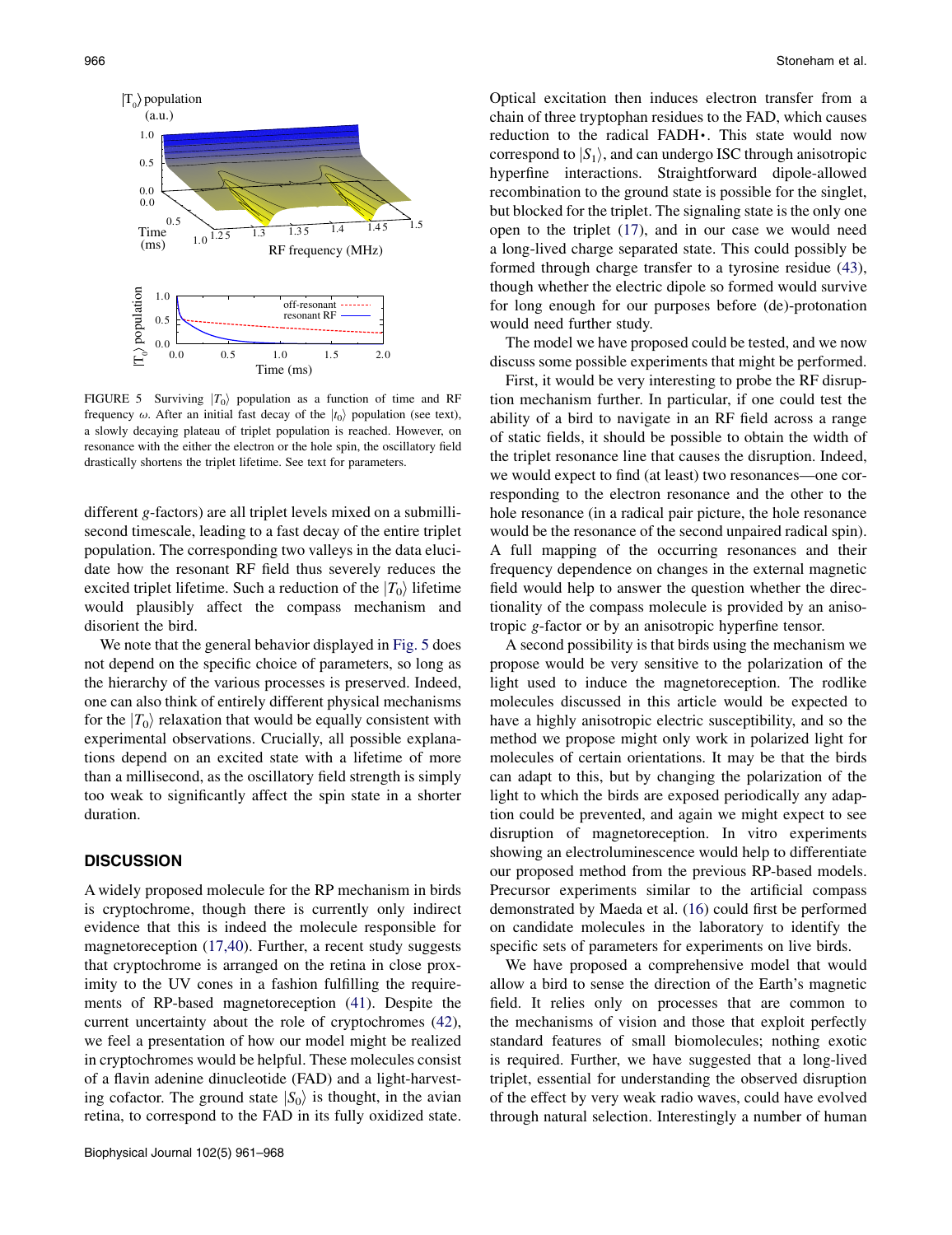<span id="page-7-0"></span>biomedical disorders are attributed—with many doubts and reservations—to low-intensity, oscillating, electromagnetic fields in the same frequency range that disrupts magnetism-based bird navigation [\(44,45\)](#page-8-0).

We thank Dr. L. B. Leaver, Prof. P. J. Hore, and Prof. W. B. Motherwell for useful discussions.

This work was supported by the National Research Foundation and Ministry of Education, Singapore; the Engineering & Physical Sciences Research Council (UK); and the Quantum Information Processing Interdisciplinary Research Collaboration (grant No. GR/S82176/01). B.W.L. thanks the Royal Society for a University Research Fellowship.

This material is based upon work supported by the Defense Advanced Research Projects Agency under Award No. N66001-11-1-4100. Any opinions, findings, and conclusions or recommendations expressed in this publication are those of the authors and do not necessarily reflect the views of the Defense Advanced Research Projects Agency.

### REFERENCES

- 1. Mouritsen, H., and T. Ritz. 2005. Magnetoreception and its use in bird navigation. Curr. Opin. Neurobiol. 15:406–414.
- 2. Johnsen, S., and K. J. Lohmann. 2008. Magnetoreception in animals. Phys. Today. 61:29–35.
- 3. Ritz, T., M. Ahmad, ..., W. Wiltschko. 2010. Photoreceptor-based magnetoreception: optimal design of receptor molecules, cells, and neuronal processing. J. R. Soc. Interface. 7 (Suppl 2):S135–S146.
- 4. Fleissner, G., E. Holtkamp-Rötzler, ..., W. Wiltschko. 2003. Ultrastructural analysis of a putative magnetoreceptor in the beak of homing pigeons. J. Comp. Neurol. 458:350–360.
- 5. Falkenberg, G., G. Fleissner, ..., G. Fleissner. 2010. Avian magnetoreception: elaborate iron mineral containing dendrites in the upper beak seem to be a common feature of birds. *PLoS ONE*. 5:e9231.
- 6. Wiltschko, W., and R. Wiltschko. 1972. Magnetic compass of European robins. Science. 176:62–64.
- 7. Wiltschko, W., and R. Wiltschko. 2002. Magnetic compass orientation in birds and its physiological basis. Naturwissenschaften. 89:445–452.
- 8. Ritz, T., P. Thalau, ..., W. Wiltschko. 2004. Resonance effects indicate a radical-pair mechanism for avian magnetic compass. Nature. 429:177–180.
- 9. Zapka, M., D. Heyers, ..., H. Mouritsen. 2009. Visual but not trigeminal mediation of magnetic compass information in a migratory bird. Nature. 461:1274–1277.
- 10. Heyers, D., M. Manns, ..., H. Mouritsen. 2007. A visual pathway links brain structures active during magnetic compass orientation in migratory birds. PLoS ONE. 2:e937.
- 11. Ritz, T., R. Wiltschko, ..., W. Wiltschko. 2009. Magnetic compass of birds is based on a molecule with optimal directional sensitivity. Biophys. J. 96:3451–3457.
- 12. Wiltschko,W., R. Freire,., R. Wiltschko. 2007. The magnetic compass of domestic chickens, Gallus gallus. J. Exp. Biol. 210:2300–2310.
- 13. Keary, N., T. Ruploh, ..., H. J. Bischof. 2009. Oscillating magnetic field disrupts magnetic orientation in Zebra finches, Taeniopygia guttata. Front. Zool. 6:25.
- 14. Vácha, M., T. Puzová, and M. Kvícalová. 2009. Radio frequency magnetic fields disrupt magnetoreception in American cockroach. J. Exp. Biol. 212:3473–3477.
- 15. Ritz, T., S. Adem, and K. Schulten. 2000. A model for photoreceptorbased magnetoreception in birds. Biophys. J. 78:707–718.
- 16. Maeda, K., K. B. Henbest, ., P. J. Hore. 2008. Chemical compass model of avian magnetoreception. Nature. 453:387–390.
- 17. Rodgers, C. T., and P. J. Hore. 2009. Chemical magnetoreception in birds: the radical pair mechanism. Proc. Natl. Acad. Sci. USA. 106: 353–360.
- 18. Cai, J., G. G. Guerreschi, and H. J. Briegel. 2010. Quantum control and entanglement in a chemical compass. Phys. Rev. Lett. 104:220502.
- 19. Hill, E., and T. Ritz. 2010. Can disordered radical pair systems provide a basis for a magnetic compass in animals? J. R. Soc. Interface. 7 (Suppl 2):S265–S271.
- 20. Lau, J. C. S., N. Wagner-Rundell, ..., P. J. Hore. 2009. Effects of disorder and motion in a radical pair magnetoreceptor. J. Roy. Soc. Interf. 7:S257–S264.
- 21. Solov'yov, I. A., H. Mouritsen, and K. Schulten. 2010. Acuity of a cryptochrome and vision-based magnetoreception system in birds. Biophys. J. 99:40–49.
- 22. Liedvogel, M., K. Maeda, ..., H. Mouritsen. 2007. Chemical magnetoreception: bird cryptochrome 1a is excited by blue light and forms long-lived radical-pairs. PLoS ONE. 2:e1106.
- 23. Gauger, E. M., E. Rieper, ..., V. Vedral. 2011. Sustained quantum coherence and entanglement in the avian compass. Phys. Rev. Lett. 106:040503.
- 24. Leask, M. J. M. 1977. A physicochemical mechanism for magnetic field detection by migratory birds and homing pigeons. Nature. 267:144–145.
- 25. Shute, C. C. D. 1974. Haidinger's brushes and predominant orientation of collagen in corneal stroma. Nature. 250:163–164.
- 26. Kalmijn, A. J. 1971. The electric sense of sharks and rays. J. Exp. Biol. 55:371–383.
- 27. Lewis, A., and L. V. D. Priore. 1988. The biophysics of visual photoreception. Phys. Today. 41:38–46.
- 28. Itoh, N., and M. Stoneham. 2000. Materials Modification by Electronic Excitation. Cambridge University Press, Cambridge, UK.
- 29. Lai, N. D., D. Zheng, ., J.-F. Roch. 2009. Influence of a static magnetic field on the photoluminescence of an ensemble of nitrogenvacancy color centers in a diamond single-crystal. Appl. Phys. Lett. 95:133101.
- 30. Bone, R. A., and J. T. Landrum. 1983. Dichroism of lutein: a possible basis for Haidinger's brushes. Appl. Opt. 22:775–776.
- 31. Birge, R. R. 1990. Photophysics and molecular electronic applications of the rhodopsins. Annu. Rev. Phys. Chem. 41:683–733.
- 32. Borisevitch, G. P., E. P. Lukashev, ., A. B. Rubin. 1979. Bacteriorhodopsin (BR570) bathochromic band shift in an external electric field. Biochim. Biophys. Acta. 546:171–174.
- 33. Lukashev, E., E. Vozary, ..., A. Rubin. 1980. Electric field promotion of the bacteriorhodopsin BR570 to BR412 photoconversion in films of Halobacterium halobium purple membranes. Biochim. Biophys. Acta. 592:258–266.
- 34. Wahadoszamen, M., T. Nakabayashi, and N. Ohta. 2004. Electric field effects on photoisomerization process of diphenylpolyenes doped in a polymer film as revealed by a field-induced change in fluorescence spectrum. Chem. Phys. Lett. 387:124–129.
- 35. Tong, X., M. Pelletier, ..., Y. Zhao. 2008. Fast cis-trans isomerization of an azobenzene derivative in liquids and liquid crystals under a low electric field. Angew. Chem. Int. Ed. Engl. 47:3596–3599.
- 36. Schenkl, S., F. van Mourik, ., M. Chergui. 2005. Probing the ultrafast charge translocation of photoexcited retinal in bacteriorhodopsin. Science. 309:917–920.
- 37. Kobayashi, T., T. Saito, and H. Ohtani. 2001. Real-time spectroscopy of transition states in bacteriorhodopsin during retinal isomerization. Nature. 414:531–534.
- 38. Breuer, H. P., and F. Petruccione. 2002. The Theory of Open Quantum Systems. Oxford University, Oxford, UK.
- 39. Nielsen, M. A., and I. L. Chuang. 2000. Quantum Computation and Quantum Information. Cambridge University Press, Cambridge, UK.